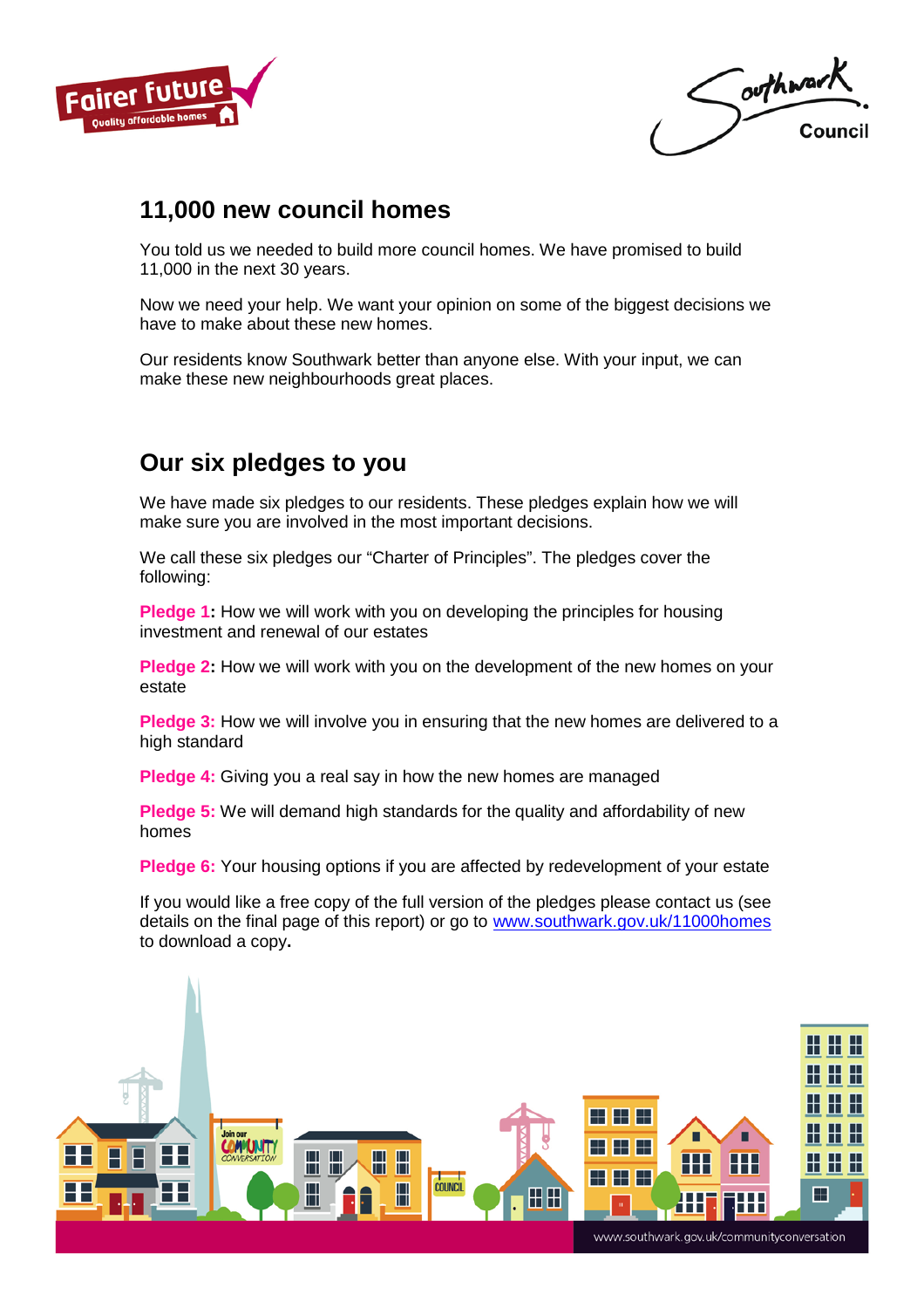

Coothwark

# Let's talk about ... new council homes for Southwark

We have committed to the most ambitious council house building programme anywhere in the country for a generation  $\frac{1}{2}$  to build 11,000 new council homes by 2043, with 1,500 of these by 2018. To make this a success and to deliver this pledge we need to know what residents think and make sure that you help to shape this.

We believe that every tenant should live in a high quality home and we are talking to our residents about both the investment in our existing homes and the building of new homes at the same time. In addition investment on this scale offers a great opportunity to improve your estates and neighbourhoods and bring real benefit to our residents.

Our conversations with you on future homes will have four stages. The first step is to agree the way we will work with you on the development of our plans. Next, we will talk with you about the borough wide principles for the programme, followed by estate by estate engagement on details of delivery. Finally we will talk to you about your involvement in the management of new homes.

We want to continue to work closely with our communities as we did for the Housing Commission. Over the pages you will see our proposals for a Charter of Principles which will set out the framework for how we will work with you.

Please read the charter, let us know what you think and return the form to us by **13 October 2014.**

A Charter of Principles about how we engage residents in the investment process will be adopted at cabinet in November, taking into account the responses we receive to this proposal.

If you would like more information or to complete the questionnaire online please look on our website **www.southwark.gov.uk/communityconversation** or contact the Community Engagement team at **communityengagement@southwark.gov.uk** or on **020 7525 5554.**

**Peter John** Leader, Southwark Council



**The draft Charter of Principles is laid out on the following pages. It sets out our commitment to how the council and our partners will work with residents on our programme of investment and renewal. It contains six key pledges to give people who live and work in Southwark a real say in the programme to build 11,000 new council homes.**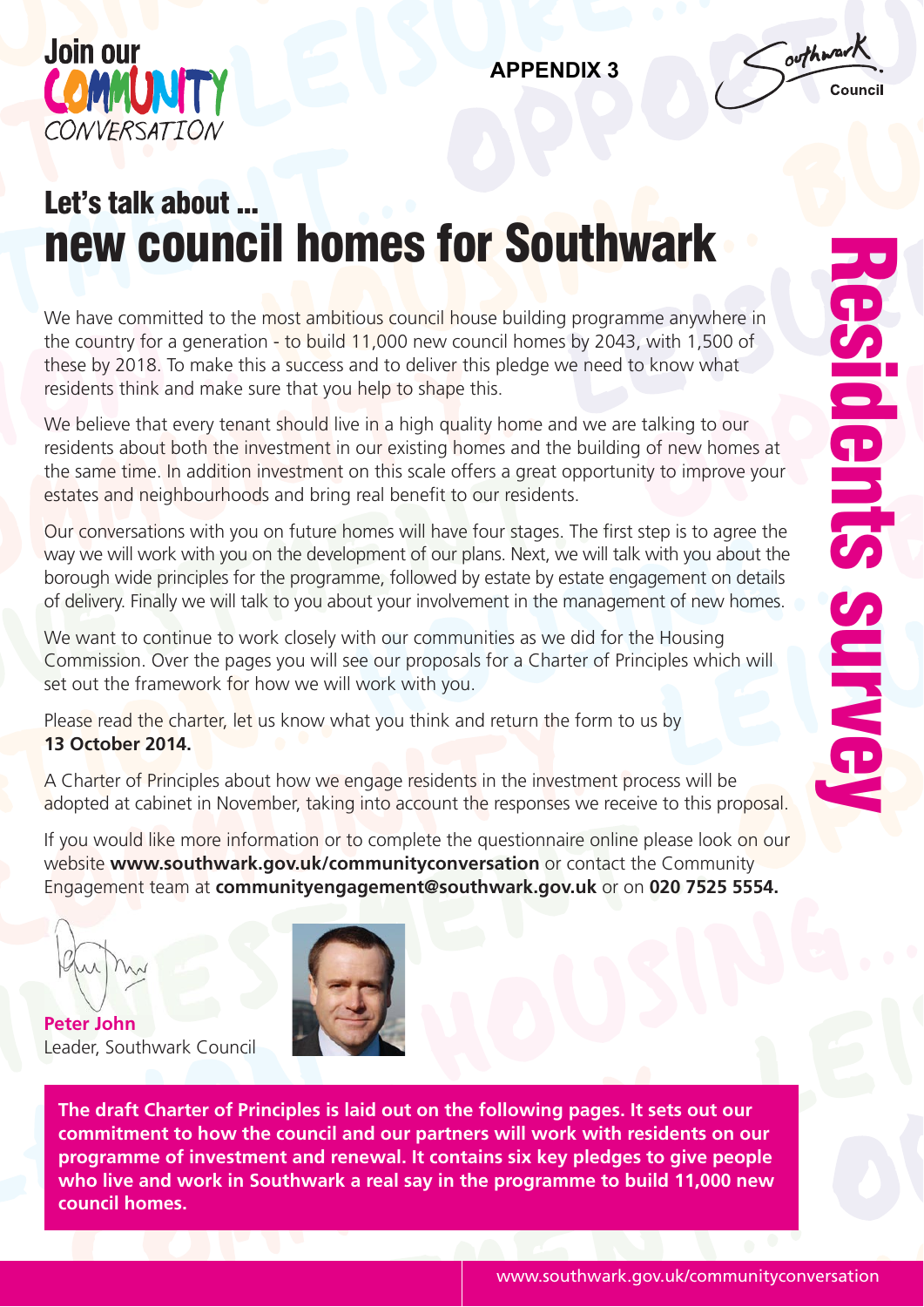### Pledge 1

#### **How we will work with you on developing the principles for housing investment and renewal of our estates**

- $\blacksquare$  We will work with you to identify what factors make an estate a success and worth investing in for the future
- $\blacksquare$  We will involve the community area by area as we work with you to consider the options and opportunities for development in each part of the borough.

**Do you agree with this commitment?** Yes No

**Do you have any comments?** (If you answered no please tell us why):

## Pledge 2

#### **How we will work with you on the development of the new homes on your estate**

- $\blacksquare$  We will work with you on the design of each scheme and keep you informed every step of the way as the programme progresses
- $\blacksquare$  Consultation and engagement will continue throughout the design and delivery of the programme rather than being a one off exercise at the beginning without further opportunities to give us feedback. We will keep you informed as to how your views have been taken into account
- Each scheme will have a named lead officer so that residents know who to contact
- $\blacksquare$  Consultation will be led by local project groups of residents and local councillors in each area
- $\blacksquare$  We will hold one to one meetings for any resident that wants one
- $\blacksquare$  We will only proceed with submitting a planning application for proposals for this programme where there has been thorough dialogue and consultation with residents.
- **Do you agree with this commitment?** Yes No

**Do you have any comments?** (If you answered no please tell us why):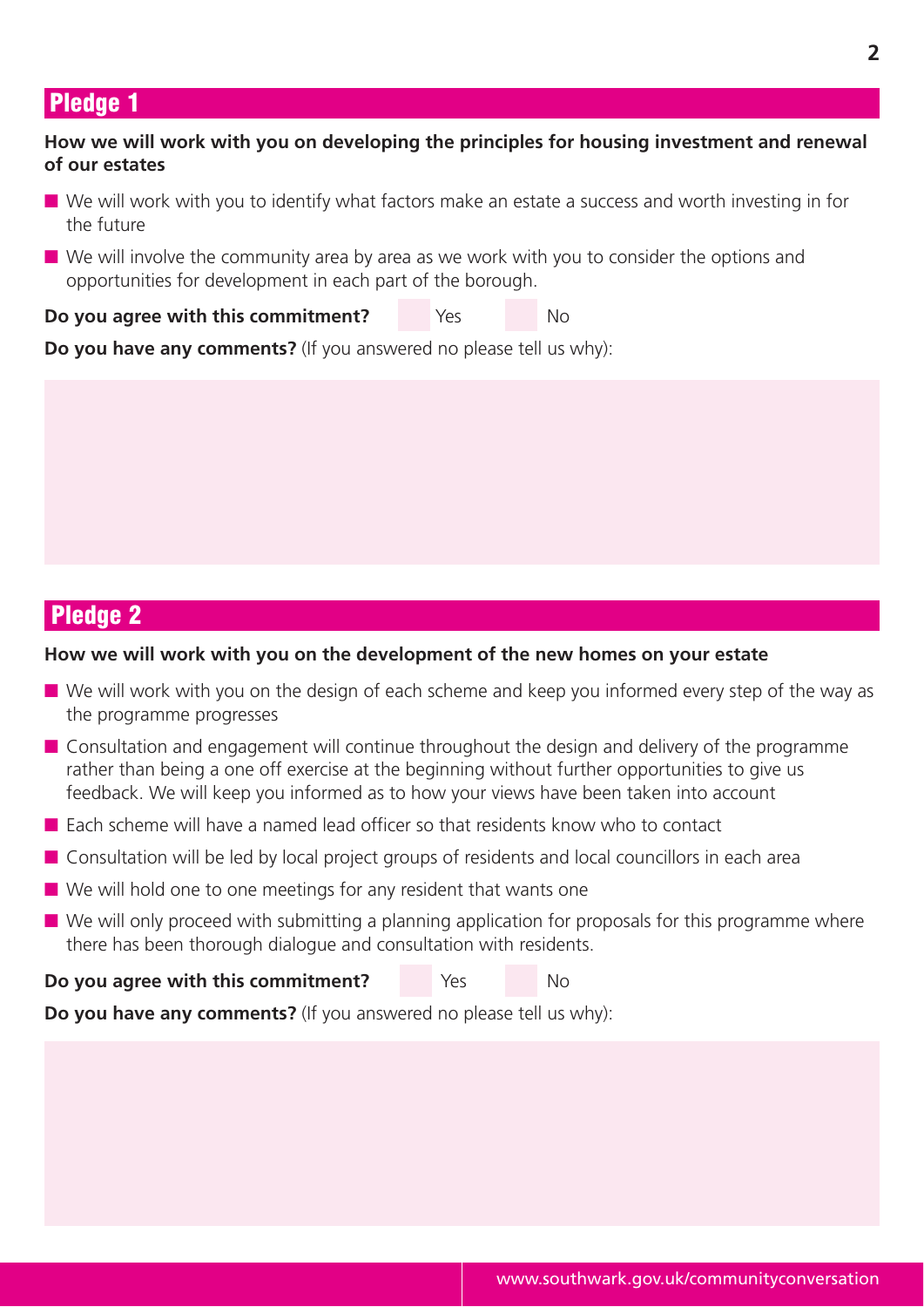## Pledge 3

#### **How we will involve you in ensuring that the new homes are delivered to a high standard**

- **n** For each scheme we will set up a residents' project team of interested residents to regularly meet with us on the delivery of the new homes
- $\blacksquare$  We will involve representatives from the wider community affected by the development of new homes
- $\blacksquare$  We will hold monthly site meetings with resident representatives from the residents' project team
- $\blacksquare$  We will walk around the site with resident representatives and ward councillors a week before the handover
- $\blacksquare$  We will carry out a satisfaction survey to find out how satisfied you are with how the projects are delivered, and what we can learn for the future
- $\blacksquare$  We will work with you to ensure we get value for money for every pound spent on the programme.

**Do you agree with this commitment?** Yes No

**Do you have any comments?** (If you answered no please tell us why)

## Pledge 4

#### **Giving you a real say in how the new homes are managed**

 $\blacksquare$  We will work with you on an area basis on options for involving you in the longer term management and upkeep of your home.

**Do you agree with this commitment?** Yes No

**Do you have any comments?** (If you answered no please tell us why):